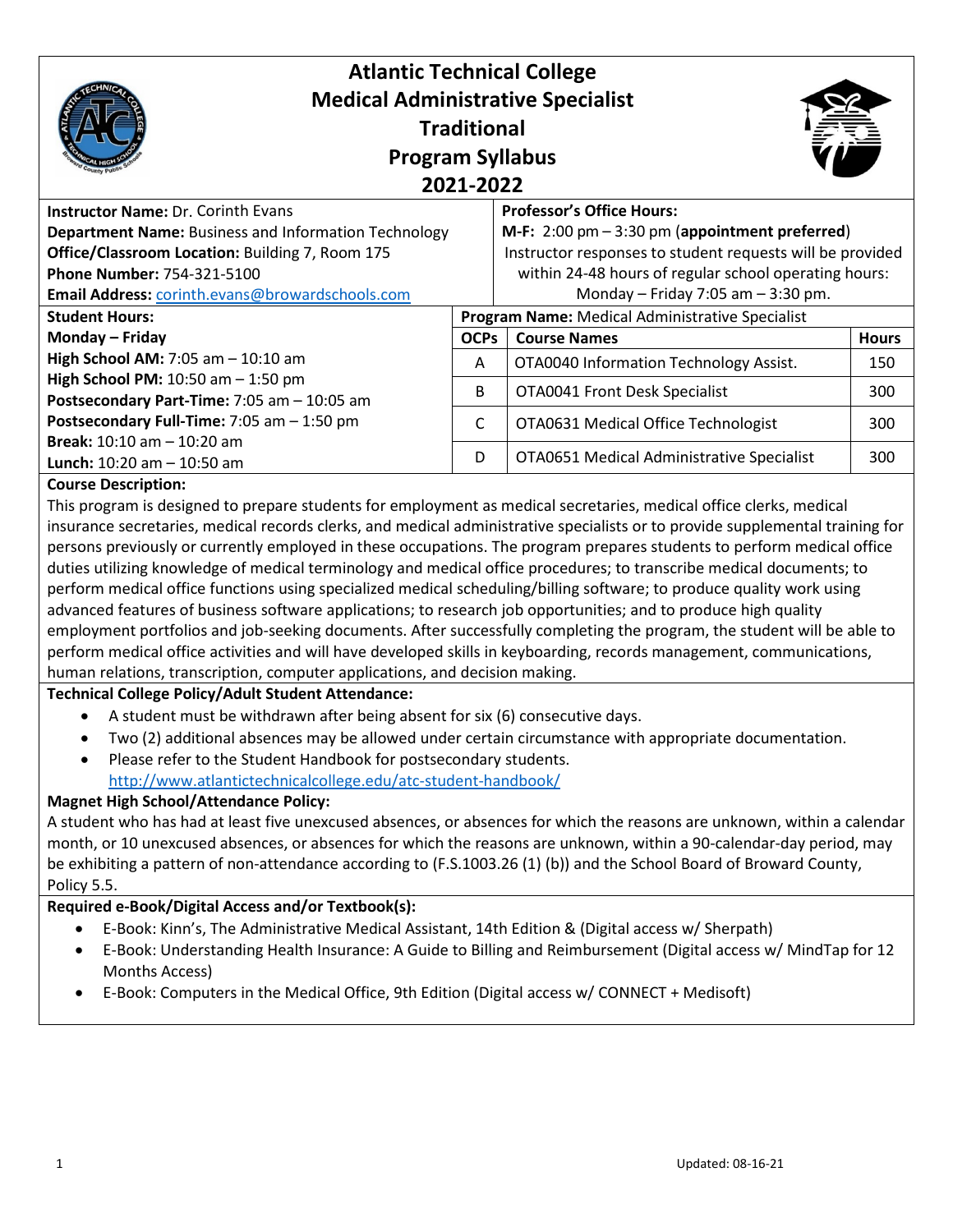| Desire to Learn (D2L):<br>USB Flash Drive (32GB suggested)<br>https://broward.desire2learn.com<br>Microsoft Office: Skills Assessment Manager<br>Computer Headset (e.g. earbuds)<br>$\bullet$<br>$\bullet$<br>Notebook, pen, pencil, highlighter(s), post-it notes<br>(SAM): https://sam.cengage.com/Login<br>$\bullet$<br>Microsoft Office 365, Office 2019 Licenses:<br>$\bullet$<br>Introductory E-book<br>$\circ$<br>Intermediate E-book<br>$\circ$<br><b>Advanced E-book</b><br>$\Omega$<br><b>GMetrix: www.GMetrix.net</b><br>MindTap: Understanding Health Insurance<br><b>Sherpath:</b> The Administrative Medical Assistant<br><b>CONNECT:</b> Computers in the Medical Office<br>All required books and most materials/supplies can be purchased from the ATC bookstore.<br>Stop by during operational hours for pricing and purchasing information or visit:<br>https://www.atlantictechnicalcollege.edu/bookstore-price-list/.<br><b>Grading System:</b><br><b>Additional Program Specific Grading Information:</b><br>Attendance/Participation<br>90 - 100%<br>20%<br>A<br>80 - 89%<br>Daily/Assignments<br>20%<br>B<br>70 - 79%<br>Quizzes/Tests<br>20%<br>C<br>60 - 69%<br>Keyboarding<br>20%<br>D<br>F<br>$0 - 59%$<br>Projects/Activities<br>20%<br>Incomplete<br>Make Up Work Policy (CTE-CDE):<br>Each student is expected to follow the daily/weekly assignments pacing schedule. All make-up work must be submitted<br>within two days (or sooner) upon return to the missed class. However, communicated previously assigned work is due the<br>day of return (including major projects). These deadlines may be extended by the professor for extenuating<br>circumstances.<br>Late Assignment Policy: Late assignments will not be accepted. All assignments and appropriate instruction will be<br>provided prior to the absence, therefore make-up work (including major projects) is due on the day of return to the<br>missed class.<br>Make-up Exam Policy: There are no makeup for exams. All exams must be taken on the day of return to the missed class.<br>Make Up Work Policy (CTE Adults):<br>Each student is expected to follow the daily/weekly assignments pacing schedule.<br>Late Assignment Policy: No late assignment(s) will be accepted under any circumstances. All assignments should be<br>submitted as directed each week. Any assignment submitted via Desire 2 Learn and marked late will be considered as late.<br>All assignments count towards the final grade. Students are encouraged to establish connections with other students to<br>get notes and assignments from missed classes. Students must contact the instructor as soon as possible after missing an<br>assignment to make the necessary arrangements with the instructor.<br>Make-up Exam Policy: There are no makeup for exams.<br><b>Course Grading Policy:</b><br>Students' grades and attendance are based on the following:<br>Scheduled assignments are due per each individualized weekly schedule. Late submission of work will affect the<br>$\bullet$<br>assignment grade.<br>Students assume full responsibility for the content and integrity of submitted work. As the guiding principle of<br>$\bullet$<br>academic integrity, a student's submitted work, examinations, reports, projects, etc. must be his/her own. | <b>Required Materials/Supplies:</b> | <b>Digital Access/Resources:</b> |  |  |
|-----------------------------------------------------------------------------------------------------------------------------------------------------------------------------------------------------------------------------------------------------------------------------------------------------------------------------------------------------------------------------------------------------------------------------------------------------------------------------------------------------------------------------------------------------------------------------------------------------------------------------------------------------------------------------------------------------------------------------------------------------------------------------------------------------------------------------------------------------------------------------------------------------------------------------------------------------------------------------------------------------------------------------------------------------------------------------------------------------------------------------------------------------------------------------------------------------------------------------------------------------------------------------------------------------------------------------------------------------------------------------------------------------------------------------------------------------------------------------------------------------------------------------------------------------------------------------------------------------------------------------------------------------------------------------------------------------------------------------------------------------------------------------------------------------------------------------------------------------------------------------------------------------------------------------------------------------------------------------------------------------------------------------------------------------------------------------------------------------------------------------------------------------------------------------------------------------------------------------------------------------------------------------------------------------------------------------------------------------------------------------------------------------------------------------------------------------------------------------------------------------------------------------------------------------------------------------------------------------------------------------------------------------------------------------------------------------------------------------------------------------------------------------------------------------------------------------------------------------------------------------------------------------------------------------------------------------------------------------------------------------------------------------------------------------------------------------------------------------------------------------------------------------------------------------------------------------------------------------------------------------------------------------------------------------------------------------------------------------------|-------------------------------------|----------------------------------|--|--|
|                                                                                                                                                                                                                                                                                                                                                                                                                                                                                                                                                                                                                                                                                                                                                                                                                                                                                                                                                                                                                                                                                                                                                                                                                                                                                                                                                                                                                                                                                                                                                                                                                                                                                                                                                                                                                                                                                                                                                                                                                                                                                                                                                                                                                                                                                                                                                                                                                                                                                                                                                                                                                                                                                                                                                                                                                                                                                                                                                                                                                                                                                                                                                                                                                                                                                                                                                           | Purchased from ATC Bookstore:       |                                  |  |  |
|                                                                                                                                                                                                                                                                                                                                                                                                                                                                                                                                                                                                                                                                                                                                                                                                                                                                                                                                                                                                                                                                                                                                                                                                                                                                                                                                                                                                                                                                                                                                                                                                                                                                                                                                                                                                                                                                                                                                                                                                                                                                                                                                                                                                                                                                                                                                                                                                                                                                                                                                                                                                                                                                                                                                                                                                                                                                                                                                                                                                                                                                                                                                                                                                                                                                                                                                                           |                                     |                                  |  |  |
|                                                                                                                                                                                                                                                                                                                                                                                                                                                                                                                                                                                                                                                                                                                                                                                                                                                                                                                                                                                                                                                                                                                                                                                                                                                                                                                                                                                                                                                                                                                                                                                                                                                                                                                                                                                                                                                                                                                                                                                                                                                                                                                                                                                                                                                                                                                                                                                                                                                                                                                                                                                                                                                                                                                                                                                                                                                                                                                                                                                                                                                                                                                                                                                                                                                                                                                                                           |                                     |                                  |  |  |
|                                                                                                                                                                                                                                                                                                                                                                                                                                                                                                                                                                                                                                                                                                                                                                                                                                                                                                                                                                                                                                                                                                                                                                                                                                                                                                                                                                                                                                                                                                                                                                                                                                                                                                                                                                                                                                                                                                                                                                                                                                                                                                                                                                                                                                                                                                                                                                                                                                                                                                                                                                                                                                                                                                                                                                                                                                                                                                                                                                                                                                                                                                                                                                                                                                                                                                                                                           |                                     |                                  |  |  |
|                                                                                                                                                                                                                                                                                                                                                                                                                                                                                                                                                                                                                                                                                                                                                                                                                                                                                                                                                                                                                                                                                                                                                                                                                                                                                                                                                                                                                                                                                                                                                                                                                                                                                                                                                                                                                                                                                                                                                                                                                                                                                                                                                                                                                                                                                                                                                                                                                                                                                                                                                                                                                                                                                                                                                                                                                                                                                                                                                                                                                                                                                                                                                                                                                                                                                                                                                           |                                     |                                  |  |  |
|                                                                                                                                                                                                                                                                                                                                                                                                                                                                                                                                                                                                                                                                                                                                                                                                                                                                                                                                                                                                                                                                                                                                                                                                                                                                                                                                                                                                                                                                                                                                                                                                                                                                                                                                                                                                                                                                                                                                                                                                                                                                                                                                                                                                                                                                                                                                                                                                                                                                                                                                                                                                                                                                                                                                                                                                                                                                                                                                                                                                                                                                                                                                                                                                                                                                                                                                                           |                                     |                                  |  |  |
|                                                                                                                                                                                                                                                                                                                                                                                                                                                                                                                                                                                                                                                                                                                                                                                                                                                                                                                                                                                                                                                                                                                                                                                                                                                                                                                                                                                                                                                                                                                                                                                                                                                                                                                                                                                                                                                                                                                                                                                                                                                                                                                                                                                                                                                                                                                                                                                                                                                                                                                                                                                                                                                                                                                                                                                                                                                                                                                                                                                                                                                                                                                                                                                                                                                                                                                                                           |                                     |                                  |  |  |
|                                                                                                                                                                                                                                                                                                                                                                                                                                                                                                                                                                                                                                                                                                                                                                                                                                                                                                                                                                                                                                                                                                                                                                                                                                                                                                                                                                                                                                                                                                                                                                                                                                                                                                                                                                                                                                                                                                                                                                                                                                                                                                                                                                                                                                                                                                                                                                                                                                                                                                                                                                                                                                                                                                                                                                                                                                                                                                                                                                                                                                                                                                                                                                                                                                                                                                                                                           |                                     |                                  |  |  |
|                                                                                                                                                                                                                                                                                                                                                                                                                                                                                                                                                                                                                                                                                                                                                                                                                                                                                                                                                                                                                                                                                                                                                                                                                                                                                                                                                                                                                                                                                                                                                                                                                                                                                                                                                                                                                                                                                                                                                                                                                                                                                                                                                                                                                                                                                                                                                                                                                                                                                                                                                                                                                                                                                                                                                                                                                                                                                                                                                                                                                                                                                                                                                                                                                                                                                                                                                           |                                     |                                  |  |  |
|                                                                                                                                                                                                                                                                                                                                                                                                                                                                                                                                                                                                                                                                                                                                                                                                                                                                                                                                                                                                                                                                                                                                                                                                                                                                                                                                                                                                                                                                                                                                                                                                                                                                                                                                                                                                                                                                                                                                                                                                                                                                                                                                                                                                                                                                                                                                                                                                                                                                                                                                                                                                                                                                                                                                                                                                                                                                                                                                                                                                                                                                                                                                                                                                                                                                                                                                                           |                                     |                                  |  |  |
|                                                                                                                                                                                                                                                                                                                                                                                                                                                                                                                                                                                                                                                                                                                                                                                                                                                                                                                                                                                                                                                                                                                                                                                                                                                                                                                                                                                                                                                                                                                                                                                                                                                                                                                                                                                                                                                                                                                                                                                                                                                                                                                                                                                                                                                                                                                                                                                                                                                                                                                                                                                                                                                                                                                                                                                                                                                                                                                                                                                                                                                                                                                                                                                                                                                                                                                                                           |                                     |                                  |  |  |
|                                                                                                                                                                                                                                                                                                                                                                                                                                                                                                                                                                                                                                                                                                                                                                                                                                                                                                                                                                                                                                                                                                                                                                                                                                                                                                                                                                                                                                                                                                                                                                                                                                                                                                                                                                                                                                                                                                                                                                                                                                                                                                                                                                                                                                                                                                                                                                                                                                                                                                                                                                                                                                                                                                                                                                                                                                                                                                                                                                                                                                                                                                                                                                                                                                                                                                                                                           |                                     |                                  |  |  |
|                                                                                                                                                                                                                                                                                                                                                                                                                                                                                                                                                                                                                                                                                                                                                                                                                                                                                                                                                                                                                                                                                                                                                                                                                                                                                                                                                                                                                                                                                                                                                                                                                                                                                                                                                                                                                                                                                                                                                                                                                                                                                                                                                                                                                                                                                                                                                                                                                                                                                                                                                                                                                                                                                                                                                                                                                                                                                                                                                                                                                                                                                                                                                                                                                                                                                                                                                           |                                     |                                  |  |  |
|                                                                                                                                                                                                                                                                                                                                                                                                                                                                                                                                                                                                                                                                                                                                                                                                                                                                                                                                                                                                                                                                                                                                                                                                                                                                                                                                                                                                                                                                                                                                                                                                                                                                                                                                                                                                                                                                                                                                                                                                                                                                                                                                                                                                                                                                                                                                                                                                                                                                                                                                                                                                                                                                                                                                                                                                                                                                                                                                                                                                                                                                                                                                                                                                                                                                                                                                                           |                                     |                                  |  |  |
|                                                                                                                                                                                                                                                                                                                                                                                                                                                                                                                                                                                                                                                                                                                                                                                                                                                                                                                                                                                                                                                                                                                                                                                                                                                                                                                                                                                                                                                                                                                                                                                                                                                                                                                                                                                                                                                                                                                                                                                                                                                                                                                                                                                                                                                                                                                                                                                                                                                                                                                                                                                                                                                                                                                                                                                                                                                                                                                                                                                                                                                                                                                                                                                                                                                                                                                                                           |                                     |                                  |  |  |
|                                                                                                                                                                                                                                                                                                                                                                                                                                                                                                                                                                                                                                                                                                                                                                                                                                                                                                                                                                                                                                                                                                                                                                                                                                                                                                                                                                                                                                                                                                                                                                                                                                                                                                                                                                                                                                                                                                                                                                                                                                                                                                                                                                                                                                                                                                                                                                                                                                                                                                                                                                                                                                                                                                                                                                                                                                                                                                                                                                                                                                                                                                                                                                                                                                                                                                                                                           |                                     |                                  |  |  |
|                                                                                                                                                                                                                                                                                                                                                                                                                                                                                                                                                                                                                                                                                                                                                                                                                                                                                                                                                                                                                                                                                                                                                                                                                                                                                                                                                                                                                                                                                                                                                                                                                                                                                                                                                                                                                                                                                                                                                                                                                                                                                                                                                                                                                                                                                                                                                                                                                                                                                                                                                                                                                                                                                                                                                                                                                                                                                                                                                                                                                                                                                                                                                                                                                                                                                                                                                           |                                     |                                  |  |  |
|                                                                                                                                                                                                                                                                                                                                                                                                                                                                                                                                                                                                                                                                                                                                                                                                                                                                                                                                                                                                                                                                                                                                                                                                                                                                                                                                                                                                                                                                                                                                                                                                                                                                                                                                                                                                                                                                                                                                                                                                                                                                                                                                                                                                                                                                                                                                                                                                                                                                                                                                                                                                                                                                                                                                                                                                                                                                                                                                                                                                                                                                                                                                                                                                                                                                                                                                                           |                                     |                                  |  |  |
|                                                                                                                                                                                                                                                                                                                                                                                                                                                                                                                                                                                                                                                                                                                                                                                                                                                                                                                                                                                                                                                                                                                                                                                                                                                                                                                                                                                                                                                                                                                                                                                                                                                                                                                                                                                                                                                                                                                                                                                                                                                                                                                                                                                                                                                                                                                                                                                                                                                                                                                                                                                                                                                                                                                                                                                                                                                                                                                                                                                                                                                                                                                                                                                                                                                                                                                                                           |                                     |                                  |  |  |
|                                                                                                                                                                                                                                                                                                                                                                                                                                                                                                                                                                                                                                                                                                                                                                                                                                                                                                                                                                                                                                                                                                                                                                                                                                                                                                                                                                                                                                                                                                                                                                                                                                                                                                                                                                                                                                                                                                                                                                                                                                                                                                                                                                                                                                                                                                                                                                                                                                                                                                                                                                                                                                                                                                                                                                                                                                                                                                                                                                                                                                                                                                                                                                                                                                                                                                                                                           |                                     |                                  |  |  |
|                                                                                                                                                                                                                                                                                                                                                                                                                                                                                                                                                                                                                                                                                                                                                                                                                                                                                                                                                                                                                                                                                                                                                                                                                                                                                                                                                                                                                                                                                                                                                                                                                                                                                                                                                                                                                                                                                                                                                                                                                                                                                                                                                                                                                                                                                                                                                                                                                                                                                                                                                                                                                                                                                                                                                                                                                                                                                                                                                                                                                                                                                                                                                                                                                                                                                                                                                           |                                     |                                  |  |  |
|                                                                                                                                                                                                                                                                                                                                                                                                                                                                                                                                                                                                                                                                                                                                                                                                                                                                                                                                                                                                                                                                                                                                                                                                                                                                                                                                                                                                                                                                                                                                                                                                                                                                                                                                                                                                                                                                                                                                                                                                                                                                                                                                                                                                                                                                                                                                                                                                                                                                                                                                                                                                                                                                                                                                                                                                                                                                                                                                                                                                                                                                                                                                                                                                                                                                                                                                                           |                                     |                                  |  |  |
|                                                                                                                                                                                                                                                                                                                                                                                                                                                                                                                                                                                                                                                                                                                                                                                                                                                                                                                                                                                                                                                                                                                                                                                                                                                                                                                                                                                                                                                                                                                                                                                                                                                                                                                                                                                                                                                                                                                                                                                                                                                                                                                                                                                                                                                                                                                                                                                                                                                                                                                                                                                                                                                                                                                                                                                                                                                                                                                                                                                                                                                                                                                                                                                                                                                                                                                                                           |                                     |                                  |  |  |
|                                                                                                                                                                                                                                                                                                                                                                                                                                                                                                                                                                                                                                                                                                                                                                                                                                                                                                                                                                                                                                                                                                                                                                                                                                                                                                                                                                                                                                                                                                                                                                                                                                                                                                                                                                                                                                                                                                                                                                                                                                                                                                                                                                                                                                                                                                                                                                                                                                                                                                                                                                                                                                                                                                                                                                                                                                                                                                                                                                                                                                                                                                                                                                                                                                                                                                                                                           |                                     |                                  |  |  |
|                                                                                                                                                                                                                                                                                                                                                                                                                                                                                                                                                                                                                                                                                                                                                                                                                                                                                                                                                                                                                                                                                                                                                                                                                                                                                                                                                                                                                                                                                                                                                                                                                                                                                                                                                                                                                                                                                                                                                                                                                                                                                                                                                                                                                                                                                                                                                                                                                                                                                                                                                                                                                                                                                                                                                                                                                                                                                                                                                                                                                                                                                                                                                                                                                                                                                                                                                           |                                     |                                  |  |  |
|                                                                                                                                                                                                                                                                                                                                                                                                                                                                                                                                                                                                                                                                                                                                                                                                                                                                                                                                                                                                                                                                                                                                                                                                                                                                                                                                                                                                                                                                                                                                                                                                                                                                                                                                                                                                                                                                                                                                                                                                                                                                                                                                                                                                                                                                                                                                                                                                                                                                                                                                                                                                                                                                                                                                                                                                                                                                                                                                                                                                                                                                                                                                                                                                                                                                                                                                                           |                                     |                                  |  |  |
|                                                                                                                                                                                                                                                                                                                                                                                                                                                                                                                                                                                                                                                                                                                                                                                                                                                                                                                                                                                                                                                                                                                                                                                                                                                                                                                                                                                                                                                                                                                                                                                                                                                                                                                                                                                                                                                                                                                                                                                                                                                                                                                                                                                                                                                                                                                                                                                                                                                                                                                                                                                                                                                                                                                                                                                                                                                                                                                                                                                                                                                                                                                                                                                                                                                                                                                                                           |                                     |                                  |  |  |
|                                                                                                                                                                                                                                                                                                                                                                                                                                                                                                                                                                                                                                                                                                                                                                                                                                                                                                                                                                                                                                                                                                                                                                                                                                                                                                                                                                                                                                                                                                                                                                                                                                                                                                                                                                                                                                                                                                                                                                                                                                                                                                                                                                                                                                                                                                                                                                                                                                                                                                                                                                                                                                                                                                                                                                                                                                                                                                                                                                                                                                                                                                                                                                                                                                                                                                                                                           |                                     |                                  |  |  |
|                                                                                                                                                                                                                                                                                                                                                                                                                                                                                                                                                                                                                                                                                                                                                                                                                                                                                                                                                                                                                                                                                                                                                                                                                                                                                                                                                                                                                                                                                                                                                                                                                                                                                                                                                                                                                                                                                                                                                                                                                                                                                                                                                                                                                                                                                                                                                                                                                                                                                                                                                                                                                                                                                                                                                                                                                                                                                                                                                                                                                                                                                                                                                                                                                                                                                                                                                           |                                     |                                  |  |  |
|                                                                                                                                                                                                                                                                                                                                                                                                                                                                                                                                                                                                                                                                                                                                                                                                                                                                                                                                                                                                                                                                                                                                                                                                                                                                                                                                                                                                                                                                                                                                                                                                                                                                                                                                                                                                                                                                                                                                                                                                                                                                                                                                                                                                                                                                                                                                                                                                                                                                                                                                                                                                                                                                                                                                                                                                                                                                                                                                                                                                                                                                                                                                                                                                                                                                                                                                                           |                                     |                                  |  |  |
|                                                                                                                                                                                                                                                                                                                                                                                                                                                                                                                                                                                                                                                                                                                                                                                                                                                                                                                                                                                                                                                                                                                                                                                                                                                                                                                                                                                                                                                                                                                                                                                                                                                                                                                                                                                                                                                                                                                                                                                                                                                                                                                                                                                                                                                                                                                                                                                                                                                                                                                                                                                                                                                                                                                                                                                                                                                                                                                                                                                                                                                                                                                                                                                                                                                                                                                                                           |                                     |                                  |  |  |
|                                                                                                                                                                                                                                                                                                                                                                                                                                                                                                                                                                                                                                                                                                                                                                                                                                                                                                                                                                                                                                                                                                                                                                                                                                                                                                                                                                                                                                                                                                                                                                                                                                                                                                                                                                                                                                                                                                                                                                                                                                                                                                                                                                                                                                                                                                                                                                                                                                                                                                                                                                                                                                                                                                                                                                                                                                                                                                                                                                                                                                                                                                                                                                                                                                                                                                                                                           |                                     |                                  |  |  |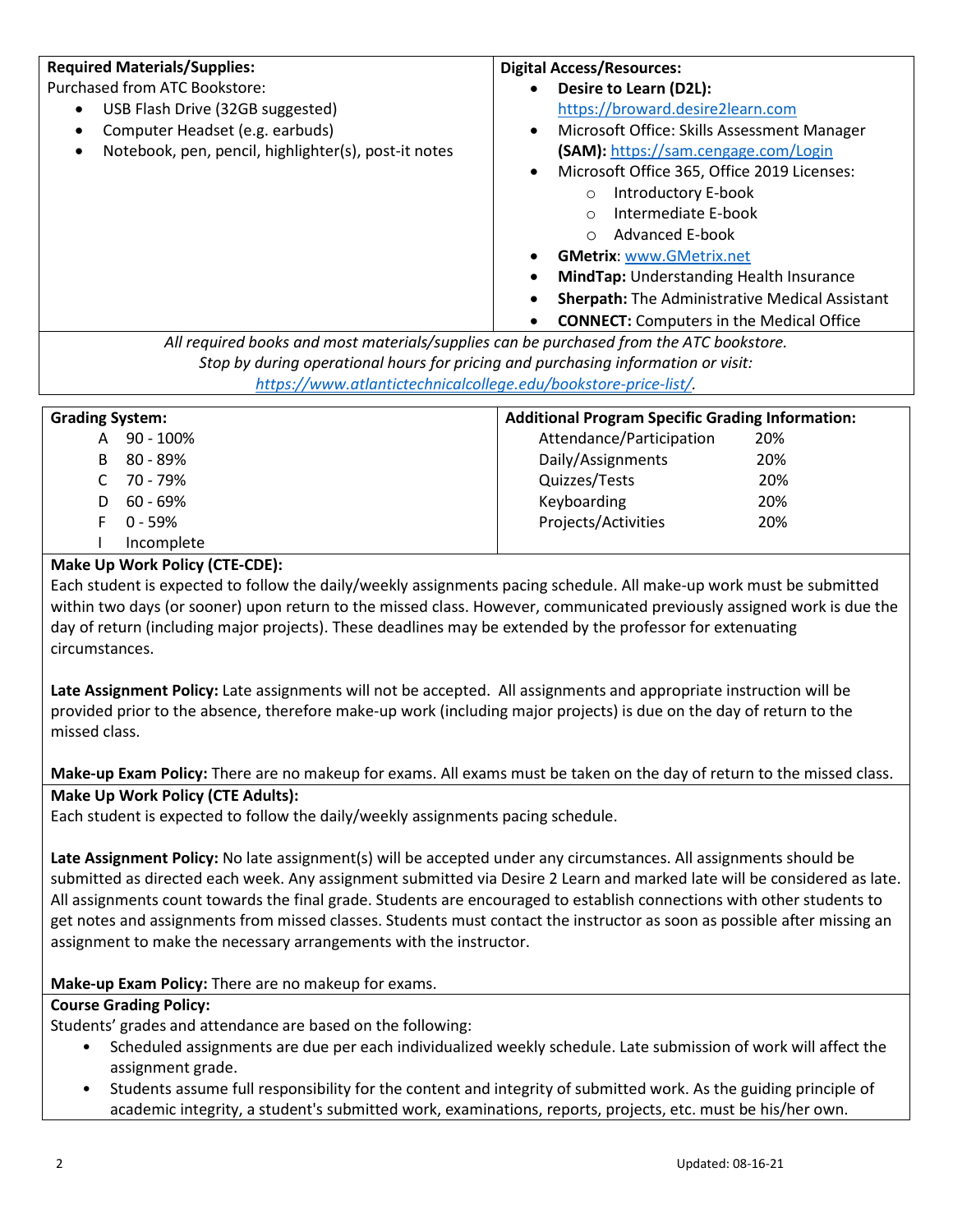- Unless otherwise stated by the instructor, physical or digital references including books, charts, graphs, diagrams, photos, notes or calculators may not be utilized during assessments or exams. Blank scratch paper will be permitted during certain assessments.
- Exams may include an oral or lab/skills component and final exams will be completed in-person during a lab session.

## **View Your Grades:**

### **Grades can be viewed online by following the directions below:**

- 1. Go to Clever SSO Website link: [https://sso.browardschools.com](https://sso.browardschools.com/) and login:
	- a. Username: 10-digit student ID number
	- b. Password: PMM/DD/YYYY (or your personally created password after initial login)
- 2. Click on the FOCUS app on your Clever opening page.
- (You may need to scroll-down the page to see the FOCUS app.) 3. Enter your FOCUS username and password. *NOTE:* If the Focus App. is not visible after logging into Clever, please navigate to the Broward Focus website directly: [https://broward.focusschoolsoftware.com/focus/.](https://broward.focusschoolsoftware.com/focus/)

#### **Classroom/Lab Rules:**

- Students must attend **all class** sessions.
- Students must sign-in into **CLEVER**, **Desire to Learn (D2L), and FOCUS DAILY**.
- Read and follow DAILY/WEEKLY AGENDA (also available in D2L).
- Follow all rules in the student and discipline handbook.
- Cell phones silent/vibrate or OFF and PUT AWAY.
- Print ONLY relatable coursework aligned with the program.
- Contact professor by 8:00 am on the same day when absent (email preferred).
- Come to class prepared to work and be respectful of ALL class members.
- ALL assignments submitted must reflect the student's own individual work.
- No food or beverages in the lab.

| <b>Industry Certification &amp; State Credential Exam Cost:</b>      | <b>Outstanding Student Recognition Information:</b> |
|----------------------------------------------------------------------|-----------------------------------------------------|
| • Certified Medical Administrative Assistant                         | A gold seal will be applied to a Program Completion |
| $(CMAA) - $117$                                                      | Certificate or an Applied Technology Diploma if the |
| • Microsoft Office 2019 Bundle: Word & Word Expert,                  | student has earned a 3.5 GPA or higher in their     |
| PowerPoint, Excel & Excel Expert, Outlook, & Access-                 | Career and Technical Education (CTE) classes.       |
| \$100 per exam (retakes cost: \$120)                                 |                                                     |
| • Cardiopulmonary Resuscitation Basic (CPR) – $$30$                  |                                                     |
| You may qualify for certification reimbursement of your exam cost(s) |                                                     |
| upon passing. Credential fees are estimated & subject to change.     |                                                     |

#### **Program Name: Medical Administrative Specialist**

#### **Course Number: OTA0040**

#### **Course Name: Information Technology Assistant (150 Hours)**

#### **Occupational Completion Point: A**

**Intended Outcomes:** (From FL DOE Curriculum Framework)

Student will be able to:

- Demonstrate knowledge, skill, and application of information systems to accomplish job objectives and enhance workplace performance.
- Develop an awareness of microprocessors and digital computers.
- Demonstrate an understanding of operating systems.
- Use technology to enhance the effectiveness of communication skills utilizing word processing applications.
- Use technology to enhance communication skills utilizing presentation applications.
- Use technology to enhance the effectiveness of communication skills utilizing spreadsheet and database applications.
- Use technology to enhance communication skills utilizing electronic mail.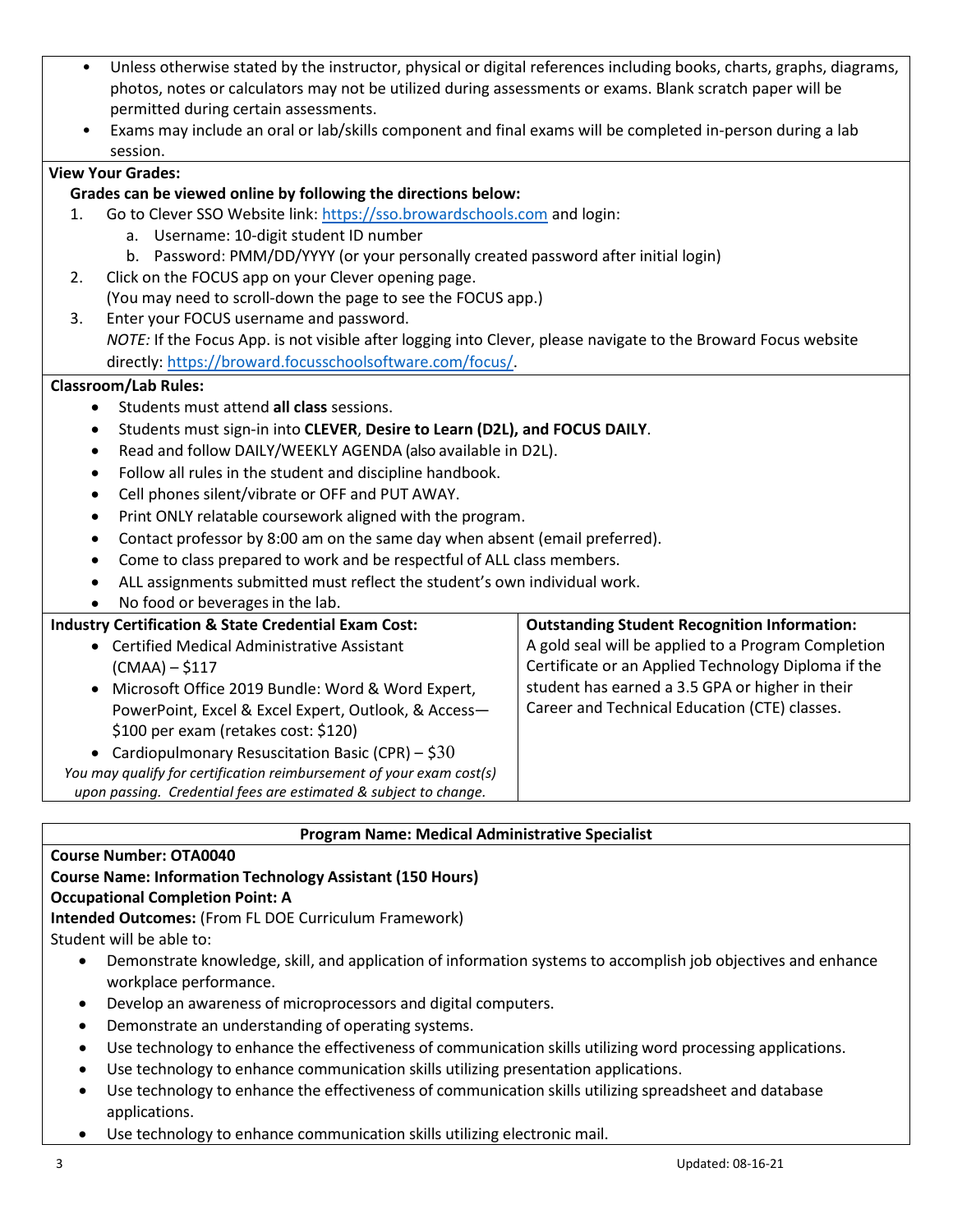- Investigate individual assessment and job/career exploration and individual career planning that reflect the transition from school to work, life-long learning, and personal and professional goals.
- Incorporate appropriate leadership and supervision techniques, customer service strategies, and standards of personal ethics to accomplish job objectives and enhance workplace performance.
- Demonstrate competence using computer networks, Internet, and online databases to facilitate collaborative or individual learning and communication.
- Demonstrate competence in page design applicable to the WWW.
- Develop an awareness of emerging technologies.
- Develop awareness of computer languages and software applications.
- Demonstrate comprehension and communication skills.

# **Course Number: OTA0041**

#### **Course Name: Front Desk Specialist (300 Hours) Occupational Completion Point: B**

**Intended Outcomes:** (From FL DOE Curriculum Framework) Student will be able to:

- Demonstrate knowledge, skill, and application of information systems to accomplish job objectives and enhance workplace of performance. Apply ergonomic principles applicable to the configuration of computer workstations.
- Demonstrate language arts knowledge and skills.
- Apply professional oral and written communication skills in a courteous, concise, and correct manner.
- Solve problems using critical thinking skills, creativity and innovation and by interpreting information and ideas.
- Practice quality performance incorporating customer service strategies in the learning environment and the workplace.
- Apply appropriate supervision techniques, standards of personal ethics, and knowledge of workplace regulatory practices to accomplish job objectives and enhance workplace performance.
- Incorporate knowledge gained from individual assessment and job/career exploration to design an individual career plan that reflects the transition from school to work, lifelong learning, and personal and professional goals.
- Demonstrate human relations/interpersonal skills appropriate for the workplace.
- Perform administrative office functions and responsibilities to accomplish job objectives and enhance workplace performance.
- Describe the importance of professional ethics and legal responsibilities.
- Participate in simulated work-based learning experiences.

## **Course Number: OTA0631**

# **Course Name: Medical Office Technologist (300 Hours)**

## **Occupational Completion Point: C**

**Intended Outcomes:** (From FL DOE Curriculum Framework)

Student will be able to:

- Perform medical office functions and responsibilities to accomplish job objectives and enhance workplace performance.
- Participate in simulated work-based learning experiences in a medical office environment.
- Describe the roles within teams, work units, departments, organizations, inter-organizational systems, and the larger environment.
- Demonstrate leadership and teamwork skills needed to accomplish team goals and objectives.

## **Course Number: OTA0651**

**Course Name: Medical Administrative Specialist (300 Hours) Occupational Completion Point: D**

**Intended Outcomes:** (From FL DOE Curriculum Framework)

Student will be able to: